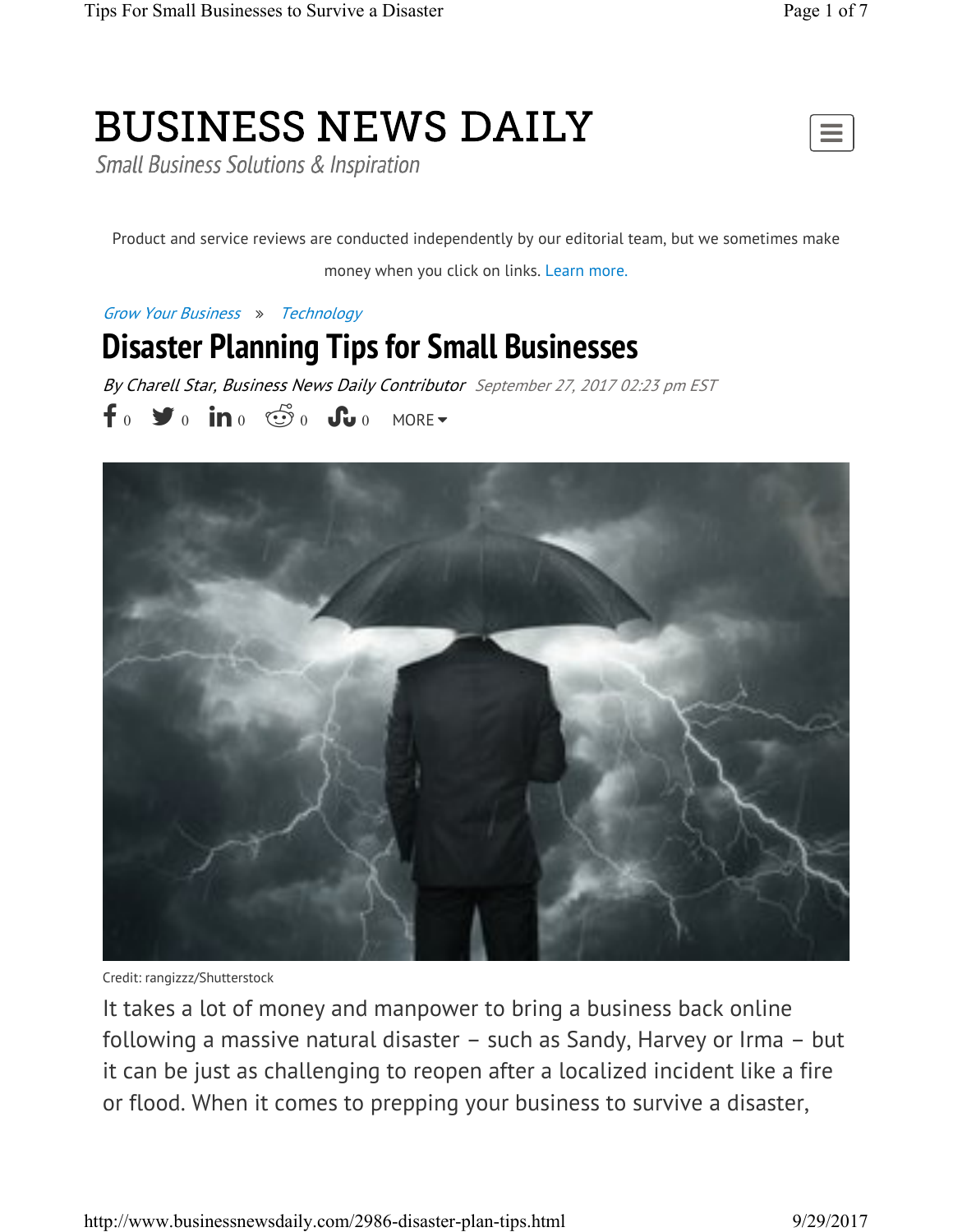you should probably keep this old sport adage in mind: The best defense is a good offense.

Getting your professional house in order takes time, but the sooner you get started, the more prepared your business will be if disaster strikes. Since many companies don't know where to begin with disaster planning, we tapped a few industry experts to curate five of the best disaster planning tips for small businesses.

**Editor's Note: Are you interested in disaster recovery solutions like backup services? If you want information to help you choose the service that's right for you, use the questionnaire below and our sister site, BuyerZone, will provide you with information from vendors for free:**



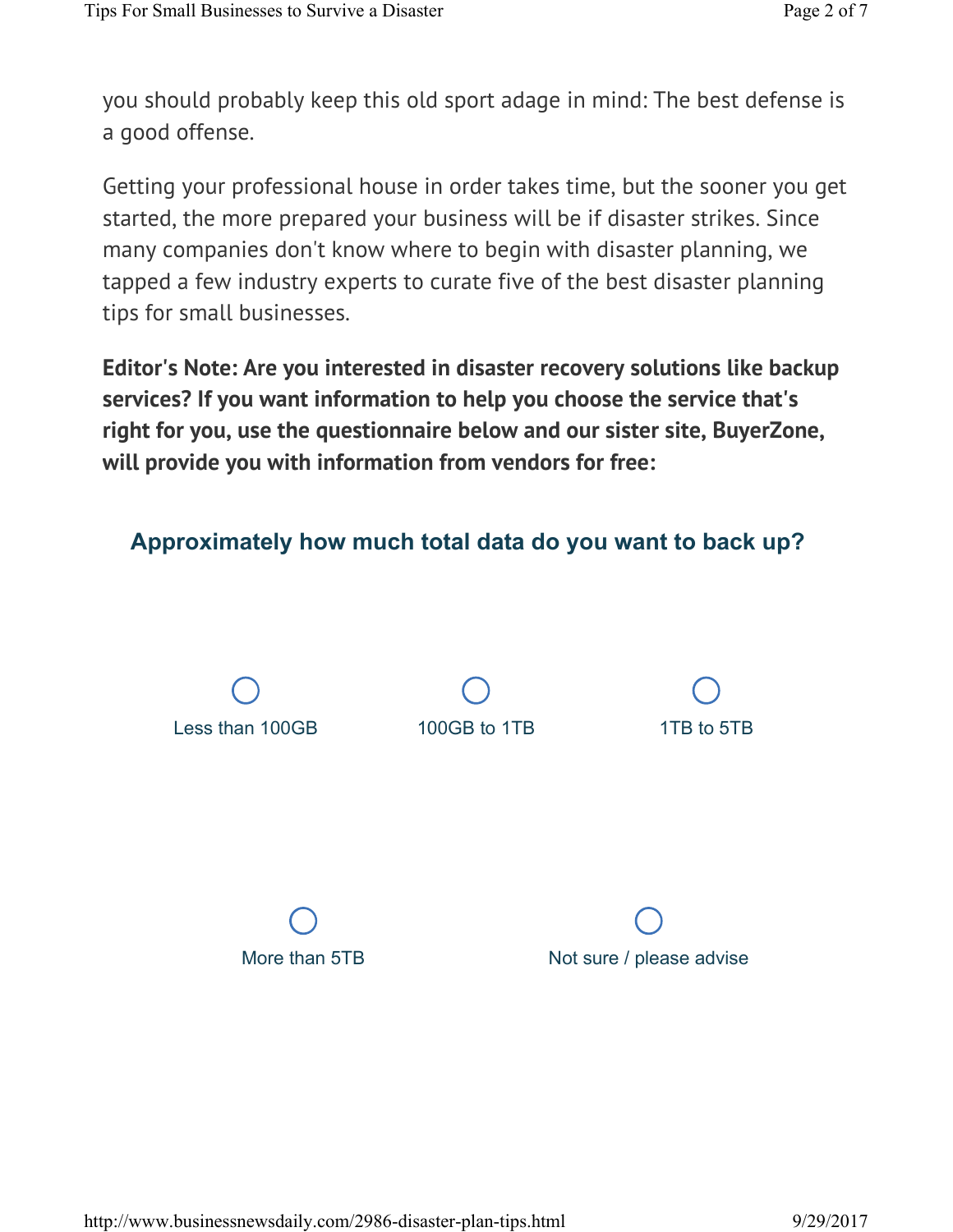## **NEXT** ▷

#### **Plan to communicate**

According to Christopher Berry, senior director at Kroll's security risk management practice, planning how a business will communicate with stakeholders, customers and vendors during and following a disaster is a must.

Berry said businesses need to "make certain that the contact information for all employees are up to date and appropriately inclusive of home, mobile phone numbers and email addresses." Review this list annually. Since electronic files may not be accessible if power or internet service is interrupted, it would be wise "to consider keeping a hard copy of the appropriate list securely off-site in a home safe."

Extend that list one step by adding the names and contact details for your emergency service providers that your business may need to reach following a disaster. The time to figure out which gas company serves your building or who your local insurance representative is should be before you're dealing with an issue, not after.

Berry also recommends "establishing a process to keep employees, customers and vendors informed regarding business operations during an emergency. This could be done by posting status updates on a company Facebook page or using the company's website." Let people know in advance the methods your business will use to provide updates.

#### **Determine a backup and access plan**

Coming up with a process for protecting your records and data is also an important step. Chloe Demrovsky, president and CEO of Disaster Recovery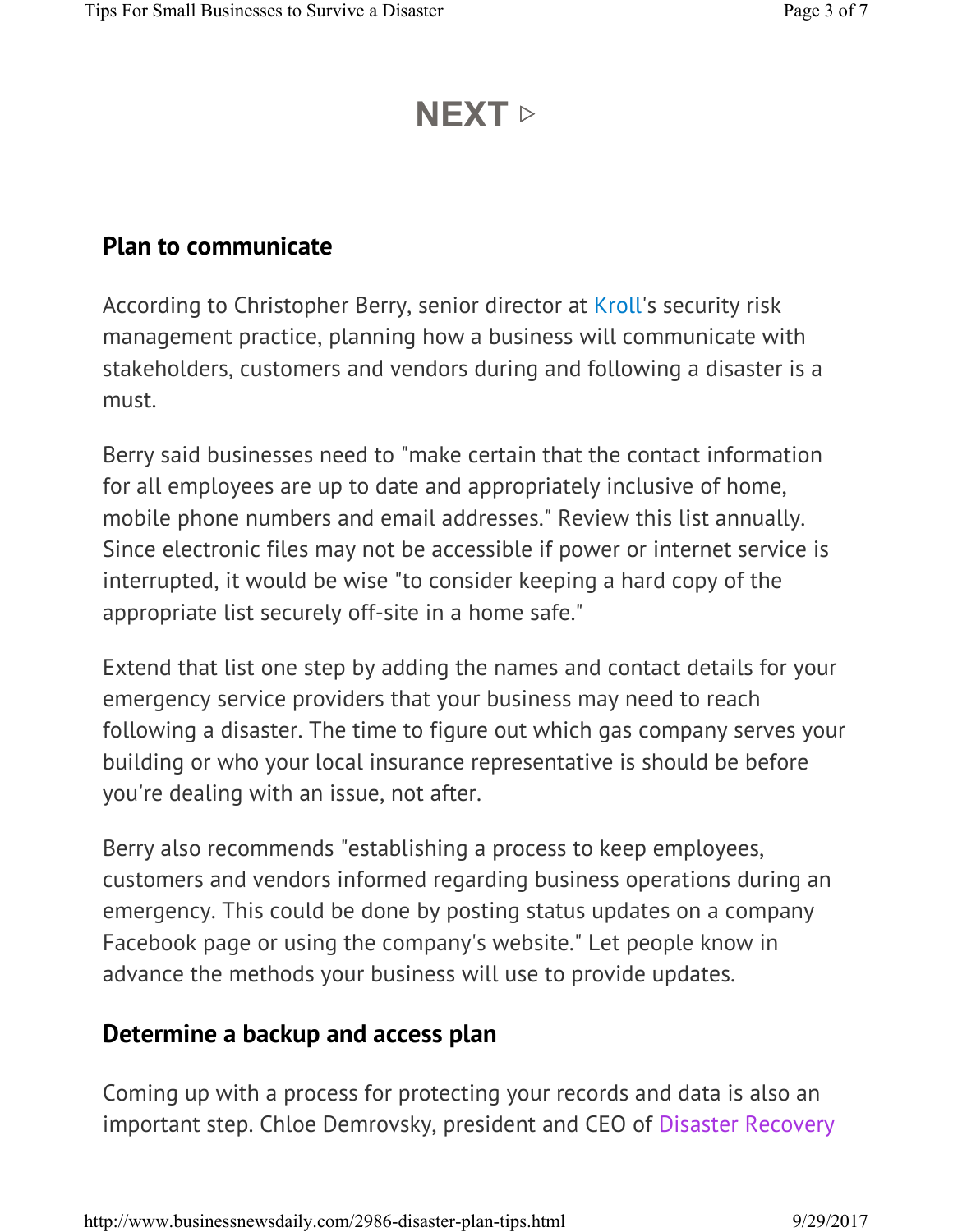Institute International, advises small businesses to "make copies of vital records and their most important documents and store them electronically, safely ... [in] affordable cloud-based storage."

Make sure you schedule tests of your backup data for your employees to ensure the files are complete and easy to access. You'd hate to find out after disaster hit that an important file didn't upload correctly or an old home computer is too out of date to access a key application remotely.

Andy Abramson, CEO of the boutique marketing agency Comunicano, also recommends small businesses consider making the transition to cloudbased services for day-to-day operations before disaster strikes. "Fortunately, because we're all cloud, all the time [using Google's G Suite] … all my data is there," he said.

Abramson said Comunicano also uses Dialpad for communications and UberConference for collaboration, "so all of my phone calls, text messages and recordings are also stored in the Google Cloud."

When Abramson's hardware failed him, he got back up and running within a few minutes after accessing his cloud accounts on a new laptop.

#### **Make a financial and insurance plan**

It may be hard to imagine, but more than 40 percent of businesses do not reopen after a disaster, according to the Federal Emergency Management Agency. Part of the reason is that many small businesses do not have an adequate insurance plan or a system to keep cash flowing into their business in emergencies.

Andy Wood, chief administrative officer at small-business insurance agency Insureon, recommends opting for business interruption insurance in addition to simple general liability coverage. Not having "a business interruption policy means expenses needed to restart a business in event of a hurricane [or other business-interrupting incident] are not covered." If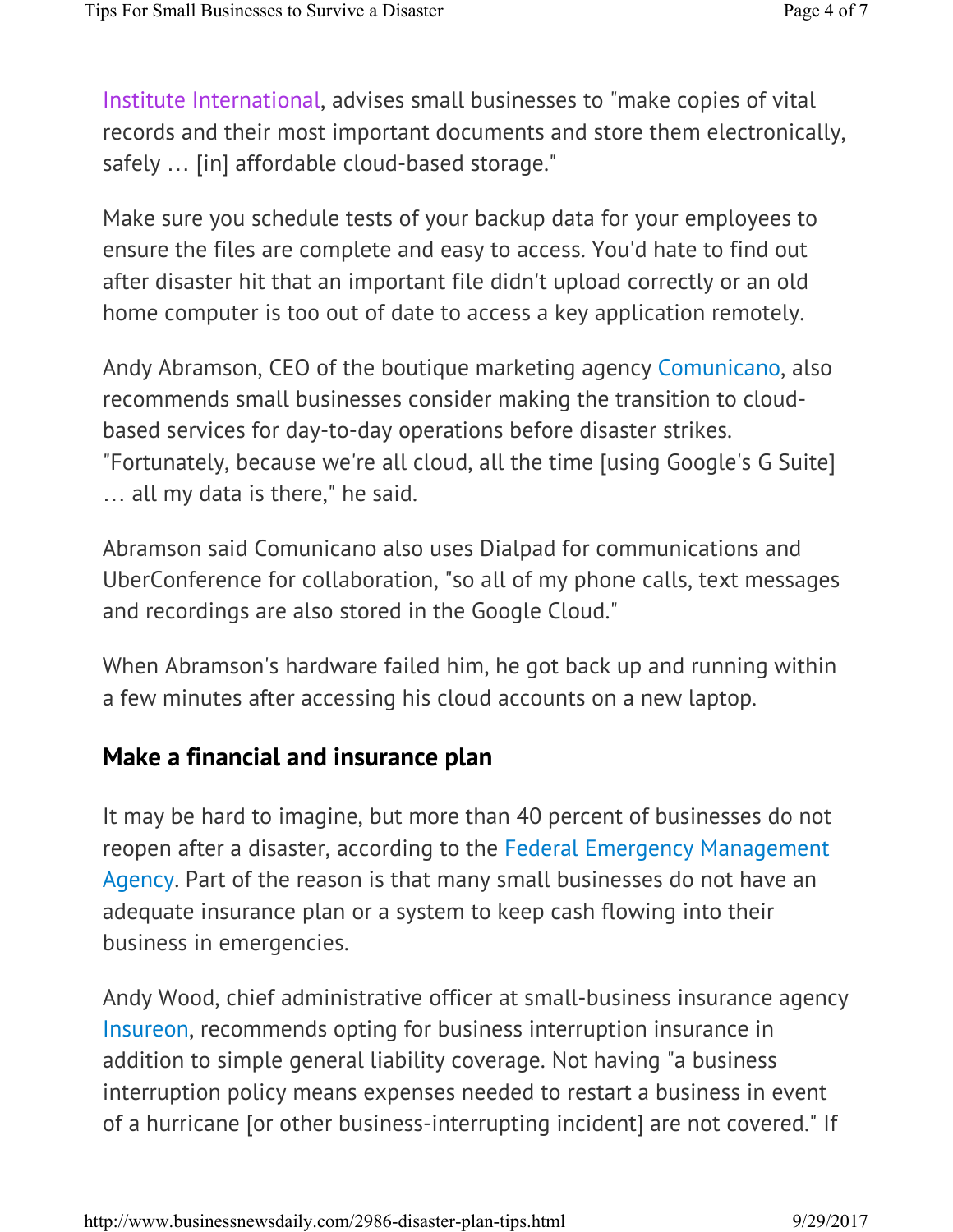you have it, this coverage can help replace lost revenue while you work to get your doors reopened.

Even if you have the proper insurance, it can take a few weeks to a few months to provide all the required documentation for a claim following a disaster. You'll want to be prepared to keep your business afloat during this time.

After a careless tenant left the tap running overnight above, the water trickled down and flooded Hollywood Mirrors director Adam Watson's entire product stock. "The only reason we survived is because I like to keep three months of running costs in the bank as a safety net," Watson said. It took four months to get the insurance claim paid, water cleaned up and new inventory in stock.

"It is imperative you have reserve funds for unexpected disasters like this," Watson said. "If you run out of cash, you will be out of business. It's as simple and as easy as that, and it can happen to anyone."

#### **Prep for employee needs**

Your employees are the heart of your business, so don't forget to include their needs in your disaster preparation plans. Peter Yang, co-founder of ResumeGo, recommends including "ample time for your employees to evacuate the region with their family" in your plans. That's what he did before the recent Hurricane Harvey hit one of his offices in Houston. He also prepped his employees in another region so they could pick up the slack during the transition time.

If your team works remotely or travels for business, it is imperative that you have a system in place to check in during a localized incident or disaster. Erik Endress, CEO of Share911, knows the impact real-time communication can have on a business during a fire, flood or hurricane. Endress' software enables employers to know which employees are safe and which may need assistance during disasters. This access helps ensure